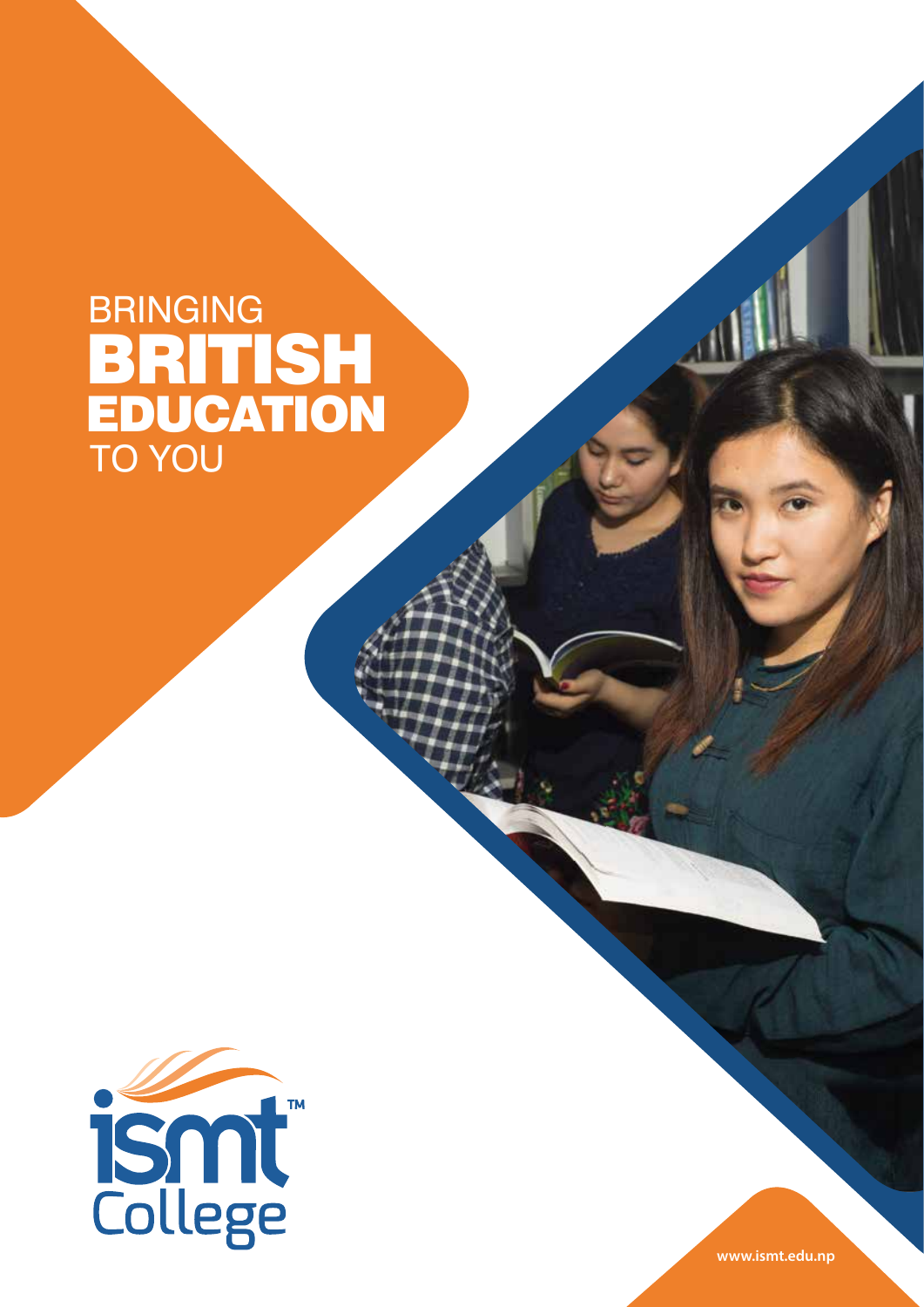# **ABOUT ISMT**

International School of Management and Technology (ISMT) offers internationally recognized British Degrees for those who seek a most affordable route to get internationally recognized qualifications. The courses are delivered through BTEC HND for the first two years leading to the third or final year of BIT & BHM. Indeed, ISMT is committed to delivering internationally recognized quality education in Nepal adopting core local requirements and values.

Our ultimate aim of education is to develop the abilities in students to produce the results they desire most and create values for the society. Our innovative learners centered teaching approach helps students develop the skills and aptitudes to change their life, shape their perception, think out of the box, manage problems and make things work one way or the other.

 Moreover, ISMT endeavors to reveal the three most desirable qualities that modern corporations are seeking in university graduates-communication skill, interpersonal skill and initiatives. Thus, ISMT, distinctly, aims to engage all students with these key professional concerns by providing them with the learning opportunities and extensive resources.

If you have big dreams, want to enhance your career in this highly competitive world, are highly driven, want to complete graduate from Australia, USA, UK, Canada or from any other first world countries then ISMT can definitely help you accomplish your aims. Thus, you are cordially invited to explore ISMT's academic programmes and its enriching learning environment, and to discuss your needs with its dedicated team.



# **Vision**

A globally respected academic institute that endorses noble professional practices in Nepal and in South Asia by creating new frontiers and developing "ethical", dependable, entrepreneurial, and socially sensitive leader-managers, educators, and IT professionals committed to producing excellence results.

# **Mission**

To create a sustainable education base through the pursuit of learning, and developing professionalism that will create a competitive edge to perform at a Global Level.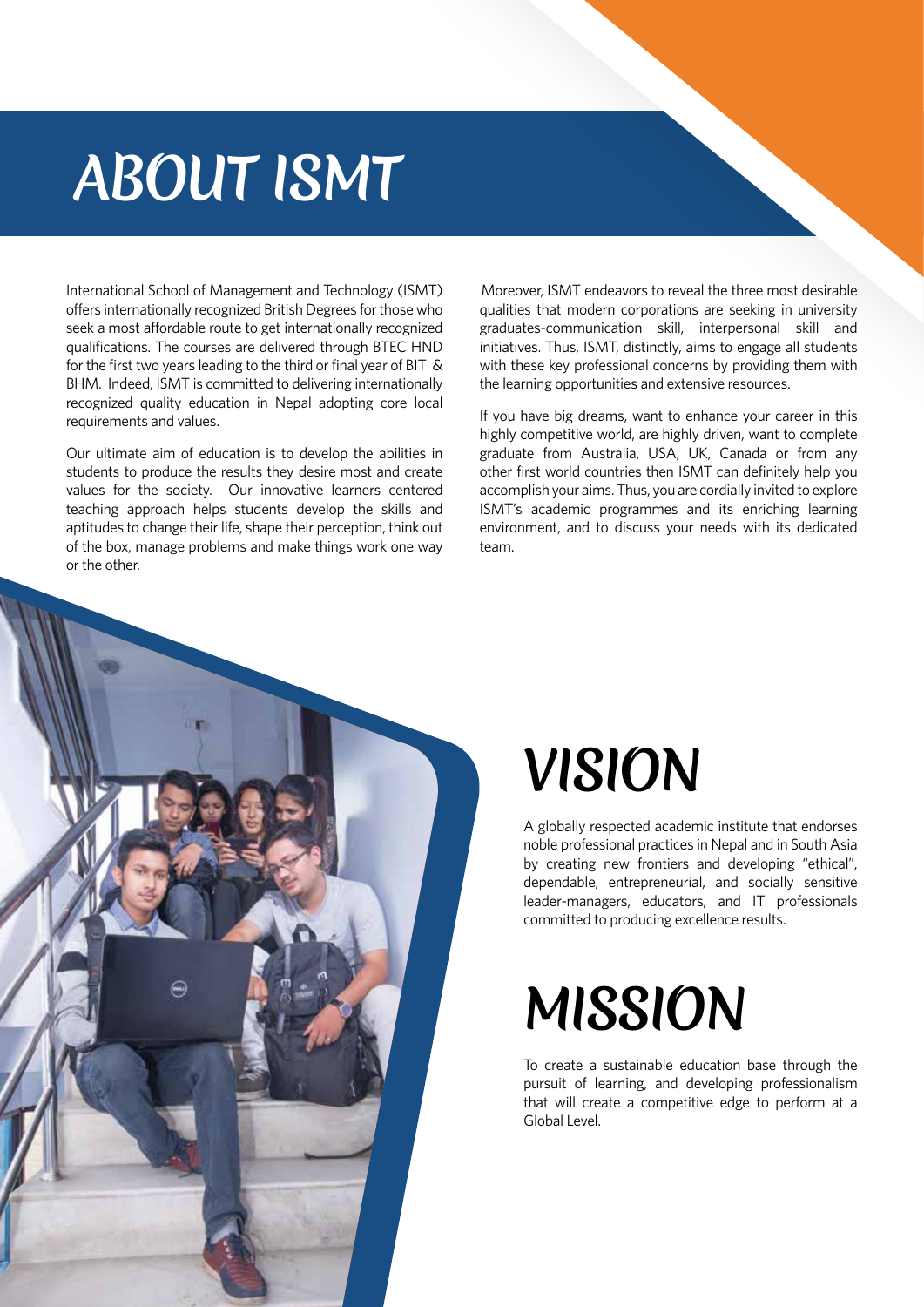## WHY TO STUDY Leading to BIT & BHM @ ISMT BTEC HND

The changed world of the 21st century has a dire need for market and industry focused education. Today the employers can choose employees from across the world, it is clear that the future competitiveness of students depends on the quality of education they receive.

Considering these realities, ISMT is providing internationally recognized BTEC HND programmes leading to Bachelor's degrees. The same courses are taught in Colleges and Universities in UK and in other 173 countries. It is proven that these qualifications raise the knowledge, skills and attitudes of its graduates so that they stand at the front line in the competitive market.

A **BTEC Higher National Diploma (HND)** is a further education qualification of the United Kingdom. Pearson Edexcel describes BTEC HND as a professional qualification having academic recognition by more than thousand universities worldwide. This qualification is considered equivalent to the second year of a three-year university degree course.

**Thus, students who have achieved a HND can complete their Bachelor's degree by enrolling directly to the third in a University. Actually, students have plenty options a head them. They can complete their final year from Nepal or can have their credit transferred to one of thousand Universities in Australia, USA, UK, Canada, New Zealand or many more. This means a student who is studying first year of bachelor's degree at ISMT can be a student for the third year at MIT USA, Oxford University, UK for example.** 

Further, there are several visible reasons to study  $@$  ISMT college

ISMT is developing a placement cell that will help its graduates for placement. They will be equipped with Knowledge, skills and attitudes that the corporate are looking for. For example there are many students currently taking their internship experience working in big hotels in China. Students from IT faculties are involved in different IT related companies.

- The college has in its resource pool of (overseas) lecturers, entrepreneurs, professionals and visiting professors who bring with them a wealth of experience backed up with academic excellence.
- The college provides all the resources' such as libraries E-library, computer labs and sport facilities.
- Most importantly, the faculty members are also selected from highly qualified subject experts, gifted lecturers with an invaluable fusion of teaching practice and current professional experience in relevant subject areas.

By default, we are conscious of the demands and the challenges that the global market is placing on graduates, and we are committed to responding to these challenges by delivering cost-effective, relevant and internationally recognized academic programmes. Certainly, receiving a qualification from ISMT offers fantastic opportunities in the growing and exciting corporate world.

## **College Facilities**

- The college is centrally located and easily accessible from any corner of the Kathmandu valley.
- The classrooms are air-conditioned and equipped with comfortable furniture, digital projectors, and interactive smart boards.
- The college has a sport ground and parking space for more than three hundred students.
- The college contains of well equipped IT Labs, Students Lounge, a canteen having capacity of accommodating about hundred students at a time, and a well managed library and resource center.
- The College endeavors to extend as much support as possible to our students such as we provide additional tutorial support, revision sessions and repeated classes on request
- We also provide Soft skills trainings and mentoring for the overall development of our graduates
- Wireless access throughout the college premises

#### Entry Requirements

- Complete higher secondary  $(10+2)/A$  level or equivalent
- A good command in English Language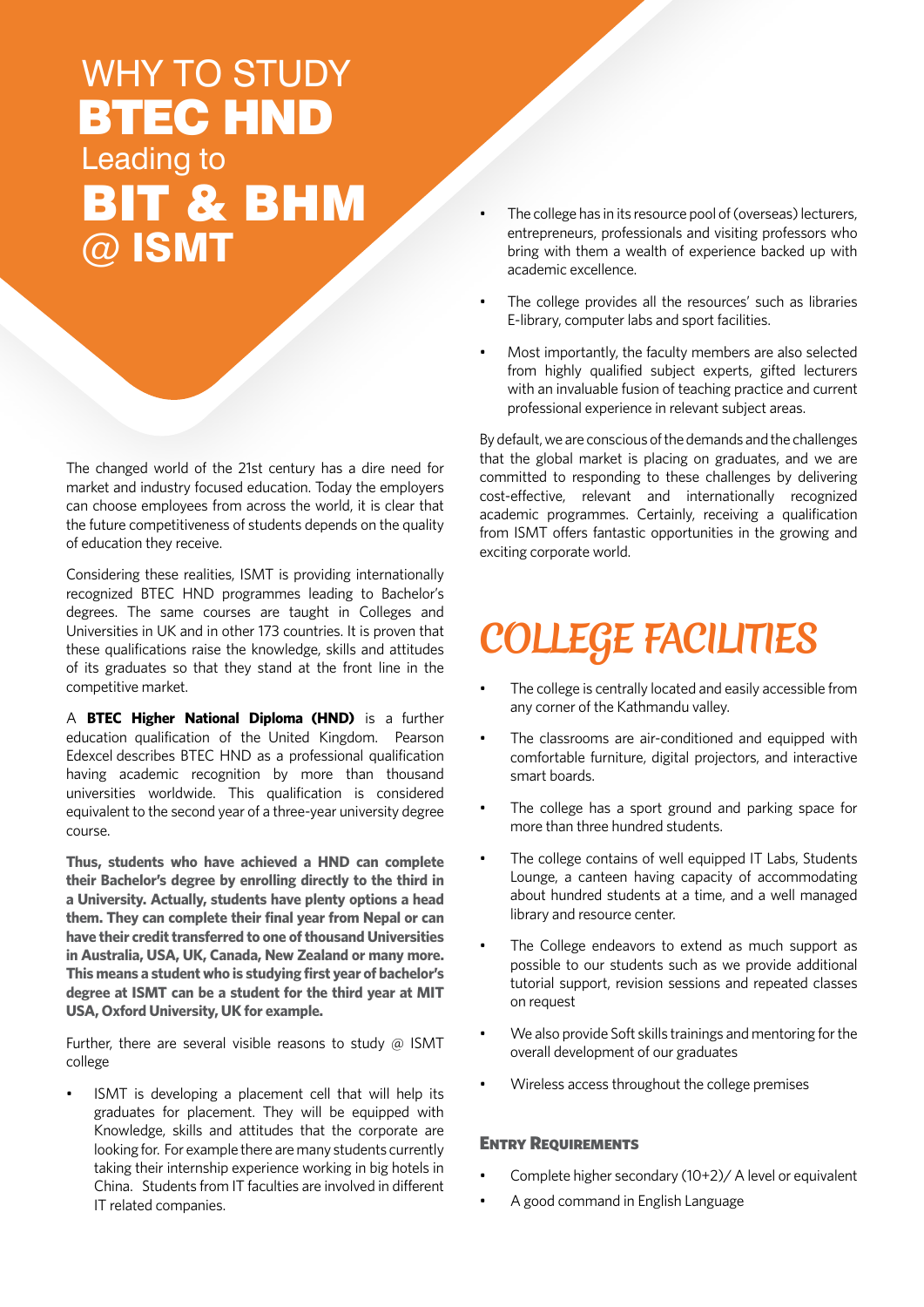### **BTEC HND IN COMPUTING** Leading to BIT

Bachelor in Information Technology (BIT) at ISMT is taught through Pearson Edexcel BTEC HND in "Computing" for the first two years and final year Irom a University. BTEC HIVD in Computing offers students three specialist pathways designed to support progression on to degree level study or<br>relevant contemporary IT industry and businesses. You can choose one of the fo from a University. BTEC HND in Computing offers students three specialist pathways designed to support progression on to degree level study or Engineering and Applications Developments).

A student seeking a qualification which leads them to work on extending the cutting edge of information technology this is the degree for you.

| <b>FIRST YEAR</b>                                                                                                                              |                                                                                                                                   |  |  |  |
|------------------------------------------------------------------------------------------------------------------------------------------------|-----------------------------------------------------------------------------------------------------------------------------------|--|--|--|
| <b>SEMESTER I</b>                                                                                                                              | <b>SEMESTER II</b>                                                                                                                |  |  |  |
| Core Unit: Professional Practice<br>Core Unit: Programming<br>Core Unit: Networking<br>Core Unit: Database Design & Development                | Core Unit: Managing Successful Computing Project<br>Core Unit: Security<br>Core Unit: Business Intelligence<br>Math for Computing |  |  |  |
| <b>SECOND YEAR</b><br>Pearson BTEC HND in Computing<br>Option 1:                                                                               |                                                                                                                                   |  |  |  |
| <b>SEMESTER III</b>                                                                                                                            | <b>SEMESTER IV</b>                                                                                                                |  |  |  |
| Artificial Intelligence<br><b>Advanced Programming</b><br>Website Design & Development<br>Core Unit: Computer Research Project A               | <b>Application Development</b><br><b>Games Development</b><br><b>Operating Systems</b><br>Core Unit: Computer Research Project B  |  |  |  |
| <b>SECOND YEAR</b><br>Pearson BTEC HND in Computing (Network Engineering)<br>Option 2:                                                         |                                                                                                                                   |  |  |  |
| <b>SEMESTER III</b>                                                                                                                            | <b>SEMESTER IV</b>                                                                                                                |  |  |  |
| <b>Artificial Intelligence</b><br>Client/Server Computing Systems<br>Network Management<br>Core Unit: Computer Research Project A              | <b>Transport Network Design</b><br><b>Cloud Computing</b><br><b>Network Security</b><br>Core Unit: Computer Research Project B    |  |  |  |
| <b>SECOND YEAR</b><br>Pearson BTEC HND in Computing (Software Engineering)<br>Option 3:                                                        |                                                                                                                                   |  |  |  |
| <b>SEMESTER III</b>                                                                                                                            | <b>SEMESTER IV</b>                                                                                                                |  |  |  |
| Software Development Lifecycles<br>Data Mining<br>Artificial Intelligence<br>Core Unit: Computer Research Project A                            | Data Structures & Algorithms<br><b>Advanced Programming</b><br><b>Discrete Maths</b><br>Core Unit: Computer Research Project B    |  |  |  |
| <b>SECOND YEAR</b><br>Pearson BTEC HND in Computing (Application Development)<br>Option 4:                                                     |                                                                                                                                   |  |  |  |
| <b>SEMESTER III</b>                                                                                                                            | <b>SEMESTER IV</b>                                                                                                                |  |  |  |
| Website Design & Development<br><b>Advanced Programming</b><br>Artificial Intelligence<br>Core Unit: Computer Research Project A               | <b>Application Programs Interfaces</b><br><b>Application Development</b><br>Prototyping<br>Core Unit: Computer Research Project B |  |  |  |
| <b>THIRD YEAR</b><br><b>BSc(Honours) Computing &amp; IT</b>                                                                                    |                                                                                                                                   |  |  |  |
| SEMESTER V*                                                                                                                                    | SEMESTER VI*                                                                                                                      |  |  |  |
| <b>Computing Project A</b><br>Social, Professional and Ethical Issues in Information Systems<br>Information Security Management and Governance | <b>Computing Project B</b><br>Introduction to Ubiquitous Computing<br>Advanced Databases and Data Management                      |  |  |  |

#### CAREER OPPORTUNITIES

Studying Computing and IT at ISMT college leads students to a range of careers. It also depends on the major area of study students to major. It also depends on students' interests and on the amount of study or work undertaken. The following are the career opportunities for IT graduates.

web developer, digital producer, games designer, web and multimedia producer, digital project manager, digital marketing specialist, animator, systems analyst, IT project manager, desktop systems specialist, software developer, software application support specialist, mobile app designer, technical software consultant, software development project manager, network engineer, software engineer etc.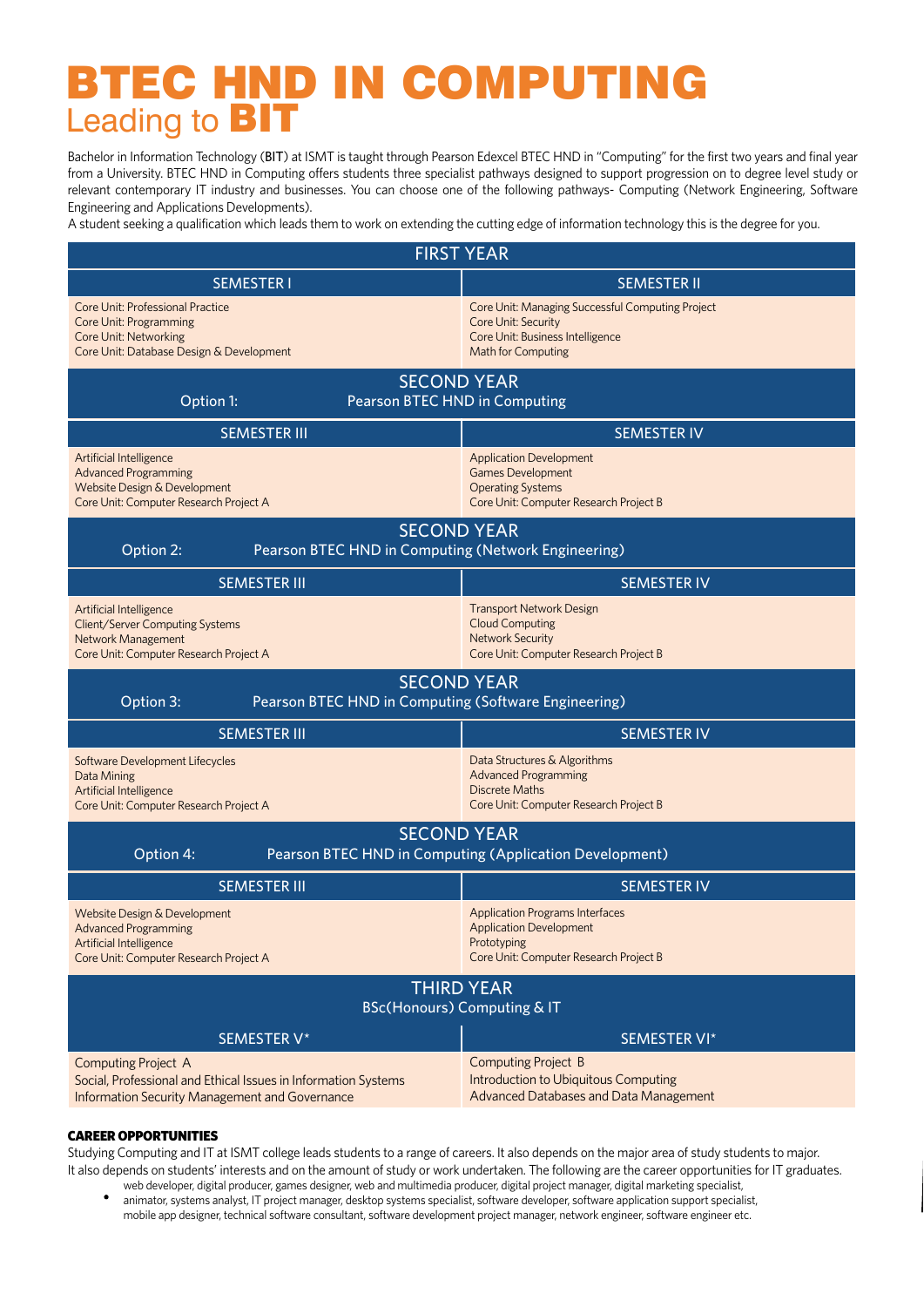## BTEC HND in Hospitality Management Leading To BHM

BA (Hons) in International Hotel Management (BHM) at ISMT is delivered through Pearson Edexcel BTEC HND in "Hospitality Management" for the first two years and through a University for the final year in Nepal or abroad.

#### **COURSE DETAIL**

| <b>SEMESTER I</b>                                                                                                                                                                   | <b>SEMESTER II</b>                                                                                                                                                                                                                                                                       |
|-------------------------------------------------------------------------------------------------------------------------------------------------------------------------------------|------------------------------------------------------------------------------------------------------------------------------------------------------------------------------------------------------------------------------------------------------------------------------------------|
| The contemporary Hospitality Industry<br><b>Customer Service</b><br><b>Room Division Operation Management</b><br>Marketing in Hospitality                                           | <b>Front Office Operations</b><br>Finance in the Hospitality Indsutry<br>Food and Beverage Operation Management<br>Planning and Managing Food Production and Beverage Service<br><b>Practical Classes</b>                                                                                |
| <b>SEMESTER III</b>                                                                                                                                                                 | <b>SEMESTER IV</b>                                                                                                                                                                                                                                                                       |
| The Developing Manager<br><b>Hospitality Operation Management</b><br><b>Hospitality Contract and Event Management</b><br><b>Contemporary Gastronomy</b><br><b>Practical Classes</b> | <b>Research Project</b><br><b>Quality Management in Business</b><br>Law for Licensed Premises<br><b>Food Safety Management</b><br><b>Practical Classes</b><br>Chinese Language                                                                                                           |
| SEMESTER V*                                                                                                                                                                         | SEMESTER VI*                                                                                                                                                                                                                                                                             |
| <b>Managing Hospitality Enterprises</b><br>Sustainable Hospitality and Tourism Management<br><b>Strategic Management</b><br>Dissertation, Enterprise Project or Independent Study   | Contemporary Food and Drink<br><b>International Marketing</b><br><b>Integrated Resort Management</b><br>Please note due to the vocational and industry orientated nature<br>of this programme certain modules may be withdrawn and others<br>introduced to maintain vocational currency. |

*Note: Course units are subject to change* 

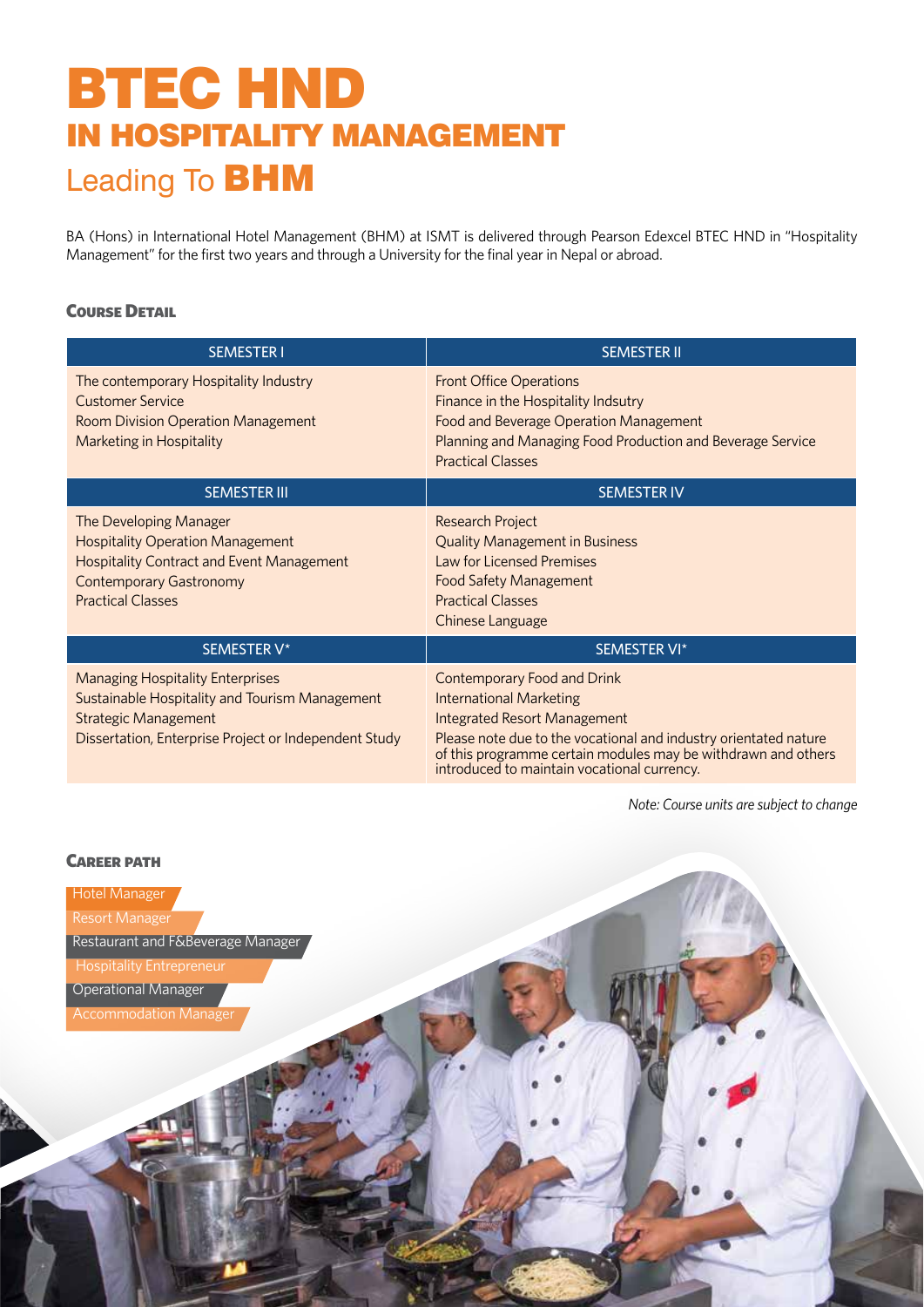The University of Newcastle, Australia is an Australian public university<br> established in 1965. It has a primary campus in Callaghan, a suburb of Newcas-<br>tle New South Wales. The university also operates campuses in Qurimbab. Por Macquarie, Singapore and the central business districts of Newcastle and Sydney. tle, New South Wales. The university also operates campuses in Ourimbah, Port Sydney.

number 2 in Australia and number 30 in the world for universities under 50 manneer  $\angle$  manneer  $\angle$  manneer  $\angle$ <br>years of age The University of Newcastle is ranked as top three percent University of the world. In 2015 *Times Higher Education* ranked the University of Newcastle

#### Pathways to third year in the University of Newcastle, Australia

**Pathways to third year in the University of Newcastle, Austra**<br>Students completing BTEC HND from ISMT College get direct entry to third Four of the referant educed time entreasily of riemassite. The algerim selement of the articulation arrangement in detail. year of the relevant course at The University of Newcastle. The diagram below



|            | Year 1                                                                       | Year 2                                                                       | Year 3                                                         | Year 4                                                     |
|------------|------------------------------------------------------------------------------|------------------------------------------------------------------------------|----------------------------------------------------------------|------------------------------------------------------------|
| <b>BIT</b> | <b>BTEC HND in</b><br>Computing,<br><b>ISMT College-Nepal</b>                | <b>BTEC HND in</b><br>Computing,<br><b>ISMT College-Nepal</b>                | <b>B.Sc.IT</b><br>The University of<br>Newcastle,<br>Australia | M.Sc. IT<br>Completed in one<br>year and three<br>months   |
| <b>BHM</b> | <b>BTEC HND in</b><br>Hospitality<br>Management<br><b>ISMT College-Nepal</b> | <b>BTFC HND in</b><br>Hospitality<br>Management<br><b>ISMT College-Nepal</b> | <b>BHM * BTTM</b><br>The University of<br>Newcastle, Australia | <b>MBA</b><br>Completed in one<br>year and three<br>months |

**Note:** The above mentioned articulation is targeted to those students who wish to transfer their credits to Australian Universities for higher<br>advection, Students are also transfer their are dita to other Universities in education. Students can also transfer their credits to other Universities in USA, UK or Australia or complete the whole course from Nepal.

#### Scholarships

The University has agreed to offer scholarships to students from ISMT. They are eligible for the following scholarships in The University of Newcastle.

- Golden Jubilee Commemorative International Scholarship- Award AUD 90000 for Undergraduate students
- International High Achievers Undergraduate Scholarship- Award AUD 5000 per year for the students who achieves distinction in HND.
- Depending on their results, students transferring from ISMT college will get up to AUD 4000

#### **Other unique features**

- UON'S face to face learning environment is enhanced by state- of the art racinties and technology including<br>digitally connected information hubs. art facilities and technology including high-tech laboratories and
- After studying at The University of Newcastle, people can open up career opportunities anywhere in the world.
- Above 90% research at the world standard.
- 1296 leading teachers and researchers.
- 95% degree includes real world experience.
- The University of Newcastle has strong industry connections
- State of the art libraries.
- 40206 Students from 122 countries.
- UON is a great choice when selecting a University.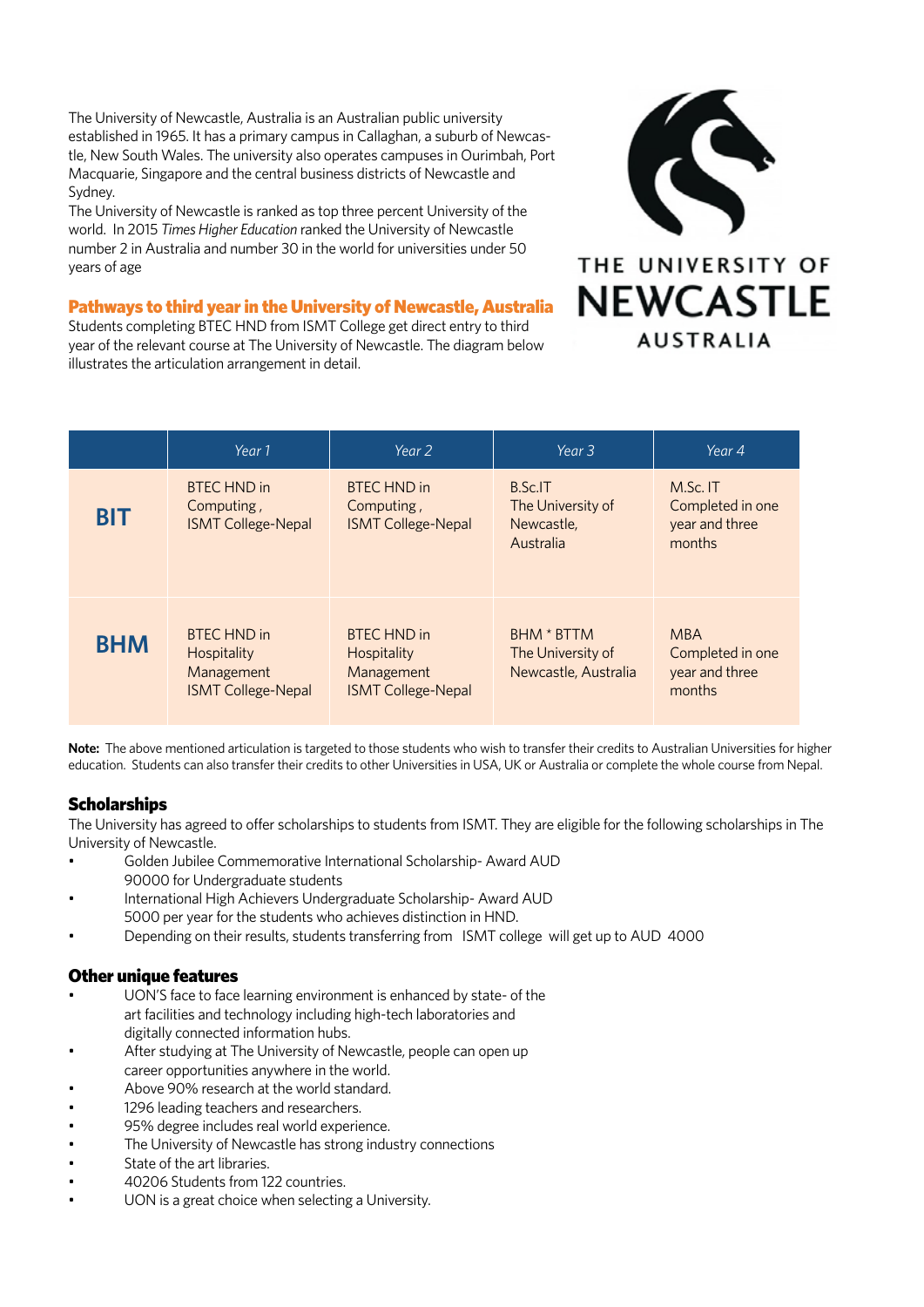# Credit transfer

Credit transfer opportunity is one of the major reasons to study at ISMT. Students wishing to go abroad for higher education can study BTEC HND qualifications at ISMT. After completing their BTEC HND, students can progress to a University of their choice. As almost all UK universities and 1000 universities worldwide (including many from The Times Top 100 Universities) accept BTEC qualifications.

Visit Pearson Edexcel degree course finder to see the latest USA, Australian, Canada, UK and other international universities, which accept BTEC qualifications for the final year.

To explore the detail opportunities; visit the official sites of Pearson Edexcel (**degreecoursefinder.pearson.com**) which shows credit transfer opportunities. (For your reference, some of the Universities name are listed below; they are just some among more than 1000 universities worldwide).

### **IISA**

- ▶ Stanford University
- ▶ Harvard University
- Massachusetts Institute of Technology
- **I** University of California, Berkeley
- Cornell University
- ▶ University of Washington
- **Purdue University**
- **I** University of Michigan
- Columbia University
- Penn State University
- ▶ The University of Texas at Austin
- University of California, Los Angeles  $\mathbf{h}^{\mathrm{eff}}$
- University of Wisconsin-Madison  $\mathbf{F}$
- University of Pennsylvania  $\mathbf{E}$
- $\mathbf{E}^{\mathrm{eff}}$ University of Minnesota
- Yale University  $\mathbf{K}^{\mathrm{eff}}$
- New York University ¥.
- Princeton University ¥.
- Carnegie Mellon University  $\mathbf{b}$
- University of California, Davis  $\blacktriangleright$

### Australia

- ▶ The University of Sydney
- ▶ The University of Melbourne
- $\mathbf{h}^{\prime}$ The University of New South Wales
- $\mathbf{E}^{\prime}$ Monash University
- The Australian National University
- $\mathbf{v}$ The University of Queensland
- The University of Western Australia ¥
- The University of Adelaide  $\mathbf{K}^{\mathrm{eff}}$
- $\mathbf{K}^{(1)}$ RMIT University
- Macquarie University  $\mathbf{F}$
- ¥ Queensland University of Technology
- University of Wollongong  $\mathbf{v}$
- $\mathbf{b}$ Curtin University
- Swinburne University of Technology
- $\mathbf{E}$  . Griffith University
- **Deakin University**
- **I** University of Technology, Sydney
- ▶ Charles Sturt University
- ▶ The University of Newcastle
- **I** University of South Australia

### **CANADA**

- **I** University of Toronto
- The University of British Columbia
- University of Waterloo  $\mathbf{k}$
- University of Alberta  $\mathbf{b}$
- Simon Fraser University
- $\mathbf{r}^{\prime}$ McGill University
- $\overline{\mathbf{r}}$ University of Calgary
- $\mathbf{r}$ York University
- $\mathbf{b}$  . University of Victoria
- $\mathbf{E}$ Queen's University
- Université de Montréal  $\mathbf{r}$
- Université Laval
- **McMaster University**
- University of Ottawa  $\mathbf{h}^{\prime}$
- Université du Québec à Montréal
- $\mathbf{b}$  . Concordia University
- $\mathbf{b}$  . Carleton University
- **I** University of Guelph
- $\mathbf{F}$  . Dalhousie University
- Ryerson University  $\mathbf{h}$  .
- University of Saskatchewan  $\mathbf b$
- **I** University of Manitoba
- UK
- Anglia Ruskin University
- University of Bedfordshire
- ▶ The University of Bolton
- $\mathbf{F}^{\mathbf{r}}$ Bradford College (University Centre)
- $\mathbf{b}$ Bradford University
- University of Brighton
- $\mathbf b$ Buckinghamshire Chilterns University College
- Canterbury Christ Church University  $\mathbf{r}$
- University of Kent
- University of Central Lancashire ¥.
- k. London Metropolitan University
- De Montfort University ¥.
- $\mathbf{v}$ University of Glamorgan
- University of Gloucestershire
- $\mathbf{r}$ University of Greenwich
- $\mathbf{h}$ Harper Adams University College
- University of Huddersfield
- The University of Lincoln
- $\mathbf{v}$ London Metropolitan University
- London South Bank University  $\mathbf{b}^{\dagger}$
- Manchester Metropolitan University
- Nottingham University  $\mathbf{b}$
- $\mathbf{F}$ Oxford Brookes University
- ¥ University of Plymouth
- University of Portsmouth ¥.
- $\mathbf{v}$ Queens University Belfast
- $\mathbf{k}$ University of Wales, Newport
- $\mathbf{h}$ University of Wales Institute
- St Patrick's International College  $\mathbf{F}$

Swansea Metropolitan University

University of the West of England,

University of Wolverhampton University of Worcester

Liverpool John Moores University -

New Zealand

**University of Canterbury** University of Otago

Staffordshire University University of Surrey

> University of Teesside University of Ulster University of Westminster

Bristol

¥

¥  $\mathbf{k}$ 

 $\mathbf{k}$ 

 $\mathbf{K}^{\mathrm{eff}}$ 

 $\mathbf{r}$ 

 $\mathbf b$ 

k.

 $\mathbf{b}$  .